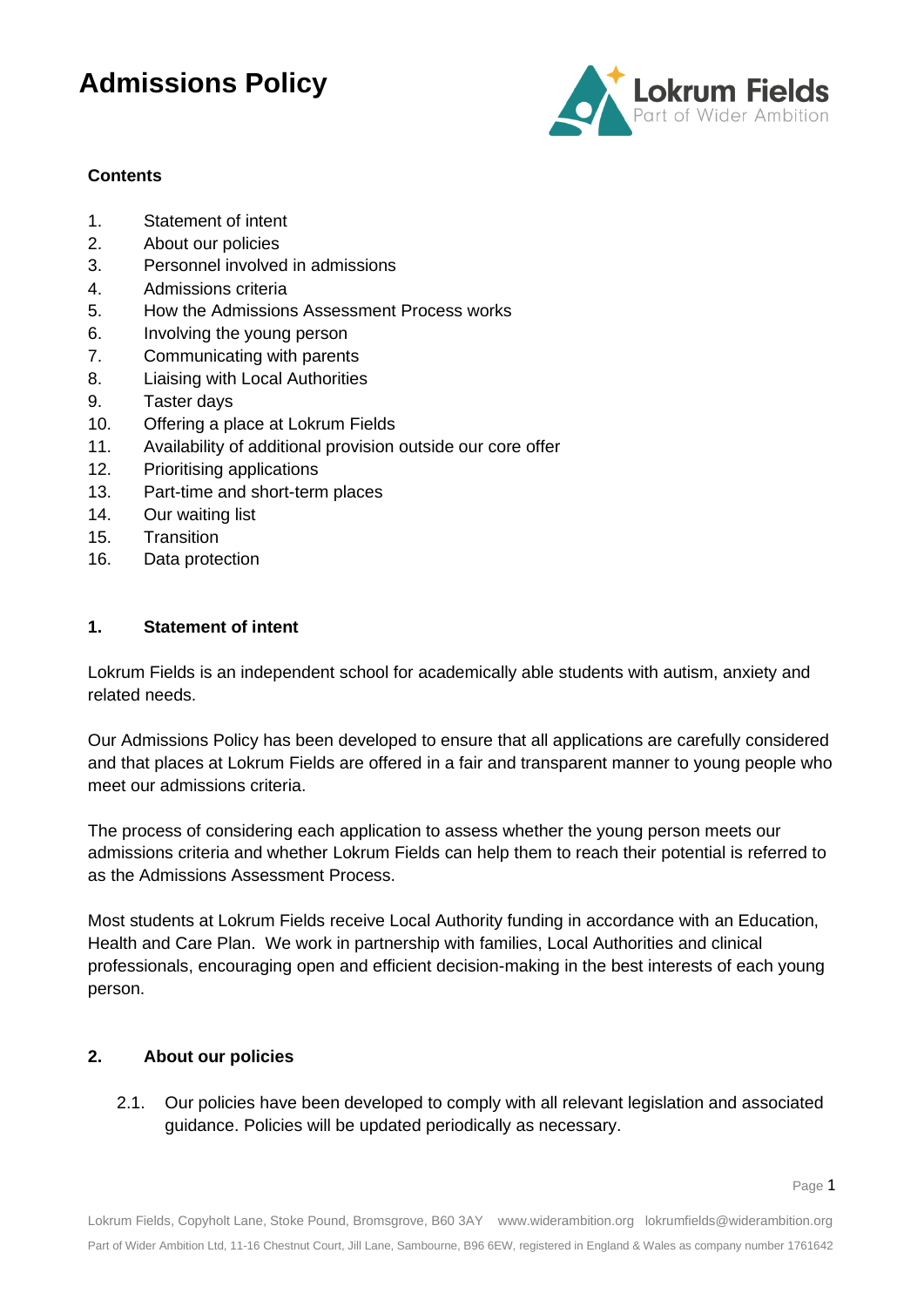

- 2.2. Our policies are inter-related and are intended to be read, understood and used collectively.
- 2.3. All staff and governors are expected to be familiar with and abide by our policies.
- 2.4. The Office Manager is responsible for ensuring volunteers and visitors are familiar with any policies which are relevant to their involvement and for taking reasonable steps to ensure compliance.
- 2.5. The Headteacher is responsible for ensuring policies are implemented fairly, effectively, and consistently.
- 2.6. The Headteacher is responsible for identifying any training needs in relation to our policies. The Office Manager is responsible for arranging the required training. All staff are expected to engage in continuous learning and ongoing training appropriate to their roles.
- 2.7. The effectiveness of our policies and their implementation is monitored by the Governing Body. Unless otherwise stated, the Governing Body reviews each policy annually.
- 2.8. The Governing Body for Lokrum Fields is provided by Governing for Ambition, an independent community interest company. The Governing Body uses its expertise to monitor the performance of Lokrum Fields and to advise the Proprietor of any recommended actions. Responsibilities assigned to the Governing Body are limited to these advisory and accountability functions.
- 2.9. Lokrum Fields is owned by Wider Ambition Ltd, a subsidiary of Wider Plan Ltd. References to the Proprietor mean a Director of Lokrum Fields or a senior representative from Wider Plan with delegated authority.
- 2.10. The Lokrum Fields Senior Leadership Team (SLT) includes the Headteacher, Proprietor, and any member of staff to whom responsibility is temporarily delegated by the Headteacher or Proprietor.
- 2.11. All references to parents within our policies should be interpreted to include parent carers.

### **3. Personnel involved in the Admissions Assessment Process**

- 3.1. The Admissions Assessment Process is the route through which all applications for a place at Lokrum Fields are carefully and fairly considered.
- 3.2. The Admissions Team, led by the Headteacher, has responsibility for gathering all relevant information, liaising with the family and, where appropriate, the Local Authority, and making recommendations to the Admissions Panel during the Admissions Assessment Process.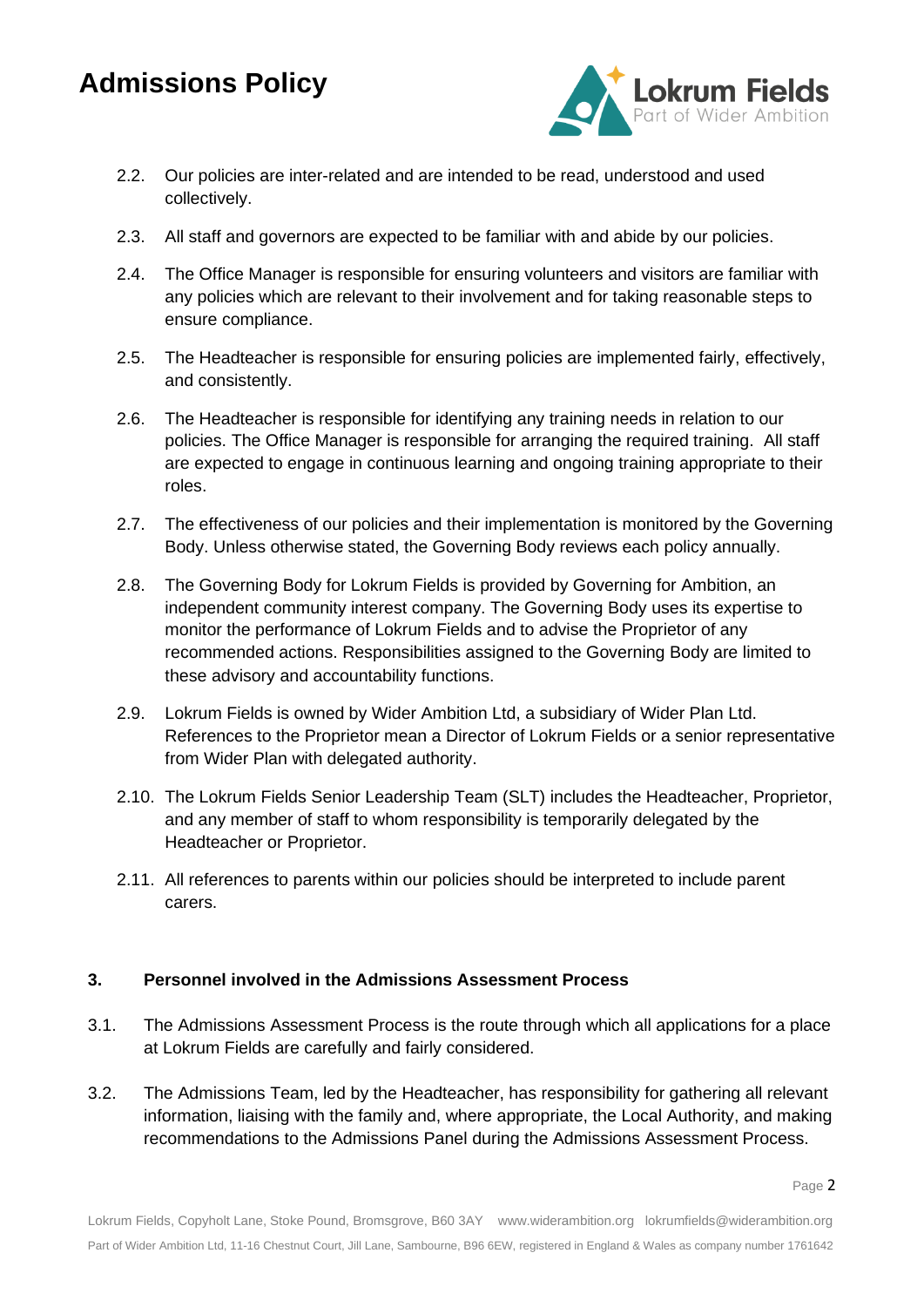

- 3.3. The Admissions Panel, typically comprised of a Director and members of the Governing Body, has responsibility for reviewing the recommendations of the Admissions Team, making recommendations for further assessment or information gathering and deciding whether to offer a place at Lokrum Fields, subject to availability of a place and funding.
- 3.4. Lokrum Fields offers integrated on-site therapy in liaison with a team of independent professionals, for example an Educational Psychologist, Occupational Therapist and Speech and Language Therapist. The Admissions Team or Admissions Panel may consider it appropriate to seek professional input from our therapists and other trusted partners during the Admissions Assessment Process. This may include a review of the paperwork or a further assessment of the potential student. Families are asked to support any requests made by Lokrum Fields for an associated professional to meet with the potential student. We will always prioritise the young person's best interests when making any such requests and we will work with families to agree an alternative approach where necessary.

### **4. Admissions criteria**

- 4.1. Potential students will only be offered a place at Lokrum Fields if they meet the following criteria:
	- 4.1.1. Have a diagnosis of autism or present with characteristics consistent with autism, or present with Social, Emotional or Mental Health (SEMH) needs such as anxiety, sensory needs or low mood which may be co-morbid with autism.
	- 4.1.2. Have the academic ability to follow an age-appropriate curriculum in the format offered at Lokrum Fields and achieve at average or above-average levels.
	- 4.1.3. Are unlikely to display challenging behaviour at Lokrum Fields which would impact on other students or themselves.
	- 4.1.4. Are considered, at our sole discretion, to be someone who would benefit from attending Lokrum Fields and for whose profile of needs the physical environment, social context, and embedded therapeutic offer are appropriate.
	- 4.1.5. Are considered, at our sole discretion, to be someone whose attendance would not cause unreasonable detriment to existing students.
	- 4.1.6. Are, or are expected to be, eligible for Local Authority funding via an Education, Health and Care Plan or can provide evidence of other means of funding a placement.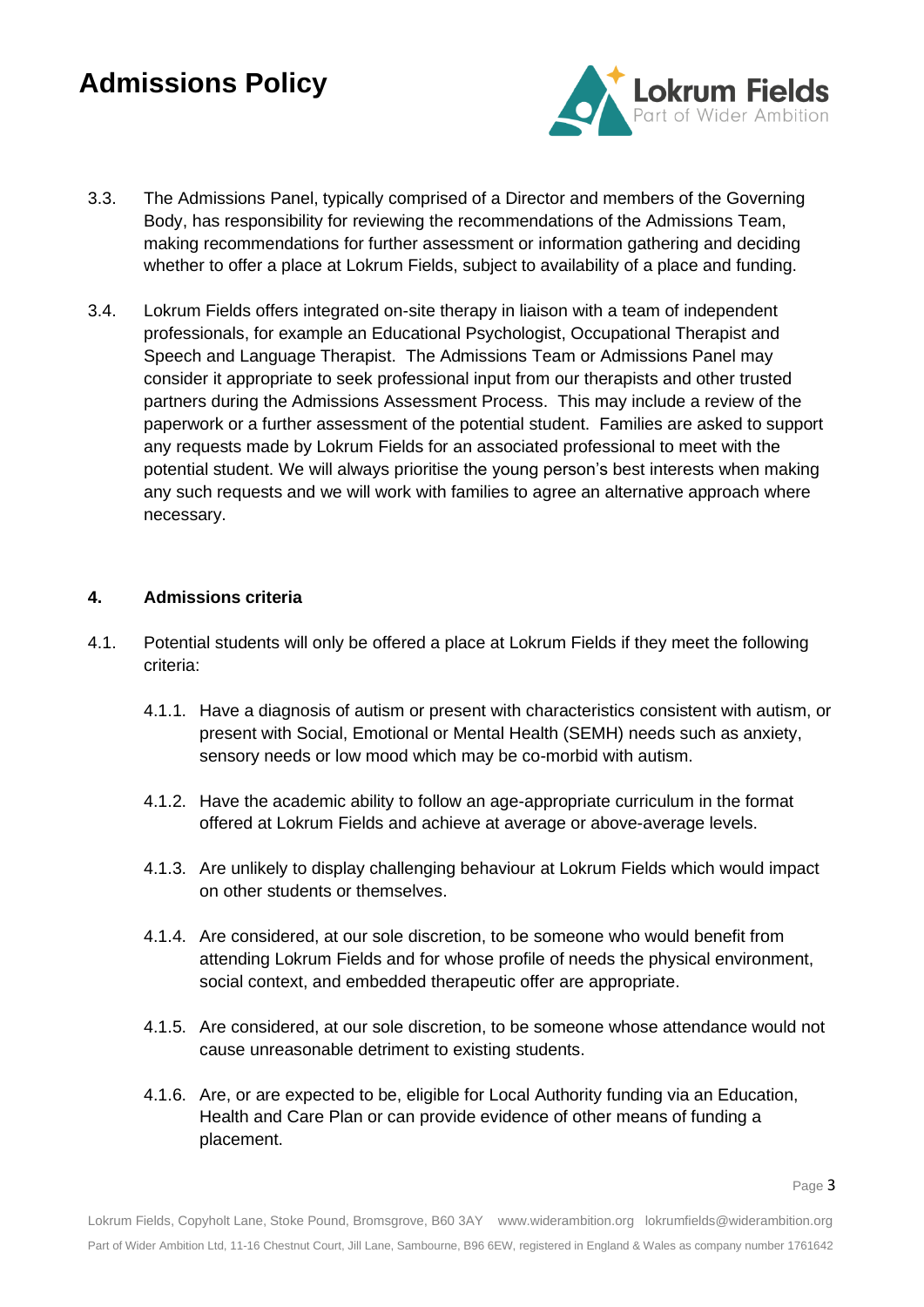

- 4.2. Where a potential student has previously, or is currently, displaying challenging behaviour, the Admissions Panel will consider the following: the extent to which this behaviour is likely to be due to unmet needs; the extent to which the Panel is satisfied that similar behaviour would not occur during a placement at Lokrum Fields; and the risks associated with the possibility of such behaviour arising at Lokrum Fields, giving weight to the needs of existing students.
- 4.3. We acknowledge that some potential students may be disengaged from education, have difficulty leaving the home environment, or otherwise be unable to fully participate in the Admissions Assessment Process. If the Admissions Panel has a reasonable expectation that a potential student will become able to engage and attend Lokrum Fields at an agreed frequency within a trial period, non-engagement during the Admissions Assessment Process will not necessarily prevent the offer of a place.
- 4.4. Where a potential student has weaknesses in some areas of the curriculum, or has gaps in their educational history, this will not prevent the offer of a place, provided the Admissions Panel has a reasonable expectation that, with the right support, the potential student will be able to achieve at or above age-related expectations.

#### **5. How the Admissions Assessment Process works**

- 5.1. The Admissions Assessment Process commences on receipt of a completed Parental Initial Enquiry Form. This will be available to download from the website or emailed to parents on request.
- 5.2. Where an initial enquiry arises via a Local Authority, we will contact the parents and ask them to complete a Parental Initial Enquiry Form prior to the Admissions Assessment Process commencing. This form includes consent for processing personal information.
- 5.3. Applications are welcome at any time throughout the year for children between 7 and 15 years old.
- 5.4. The Admissions Assessment Process ordinarily follows a staged approach as set out below. A degree of flexibility is maintained in recognition of the individual needs and circumstances of each potential student. Any significant deviation from the standard approach will be carefully considered by the Admissions Panel in advance to ensure the process remains fair.

#### Initial Enquiry Stages

5.5. Stage 1: We aim to contact parents within one week of the Admissions Assessment Process commencing, to arrange an informal phone conversation with the Office Manager.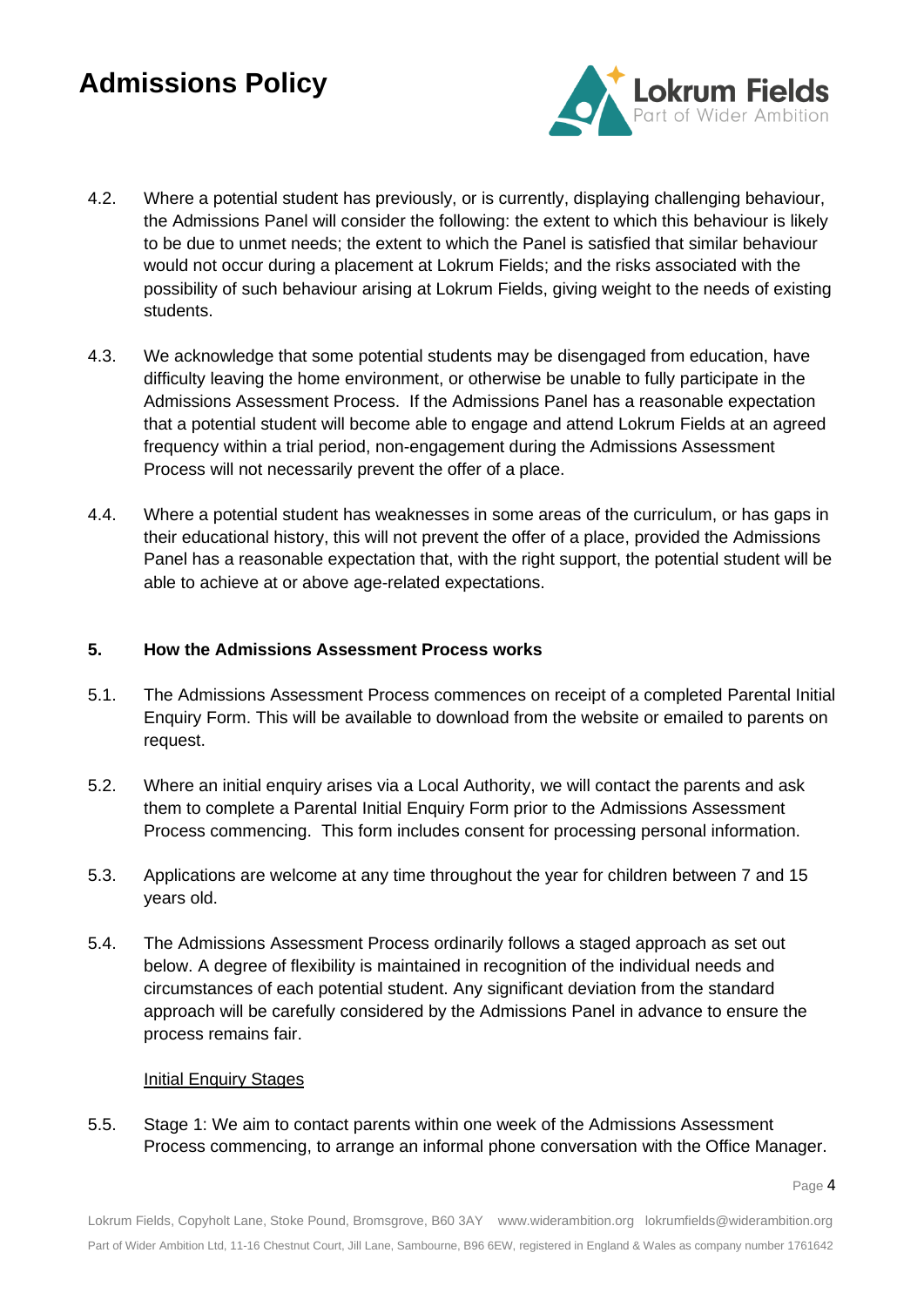

During this conversation, the Office Manager will provide information to the parents about Lokrum Fields and the parents will be asked to provide information about the potential student. Detailed notes of this conversation will be recorded in the appropriate admissions folder to avoid parents having to repeat the same information later. Following this conversation, we routinely provide parents with links to information about the EHCP process and websites which list other schools, to help parents decide whether they wish the admissions process to continue.

5.6. Stage 2: If parents wish the admissions process to continue, the Office Manager will invite them to visit Lokrum Fields outside school hours. At this stage, parents are informed that potential students cannot accompany them on this visit. Potential students are encouraged to become directly involved with the Admissions Assessment Process from Stage 5 onwards. We take this approach because it can be detrimental to show potential students what Lokrum Fields has to offer and then, having raised their hopes, to decline to provide a place. Where a parent believes that there is an overriding reason why the potential student should be allowed to visit at this stage, their request will be referred to the Admissions Panel for a decision. As with Stage 1, we retain detailed notes of conversations and we routinely provide parents with follow-up information and links to sources of advice. If there is any unavoidable delay in making arrangements for a parental visit (Stage 2), then the process may proceed to Stage 3 in the interim.

#### Admissions Decision Stages

- 5.7. Stage 3: If parents wish to continue with the Admissions Assessment Process, we ask them to provide us with copies of all relevant paperwork about the potential student. We review the paperwork and request clarification and further information, as necessary. If the paperwork indicates that a placement at Lokrum Fields is unlikely to be suitable, the Admissions Panel will be asked to determine whether it is appropriate to end the Admissions Assessment Process at this stage. We believe it is helpful for parents and students for any such decisions to be made as soon as possible.
- 5.8. Stage 4: We contact relevant professionals and previous educational establishments the potential student has attended, to gather any further relevant information. We review all paperwork and records of conversations. We request clarification and further information from parents and professionals, as necessary. All information gathered up to this point is made available to the Admissions Panel at least 2 working days in advance of the Admissions Panel Meeting. The Admissions Team makes a recommendation to the Admissions Panel.
- 5.9. Stage 5: A member of the Admissions Team arranges to meet the potential student and parents informally at the student's home or at another mutually agreed off-site location. These meetings may take place online during the Covid-19 pandemic or where otherwise necessary. The Admissions Team will ask for further background information during this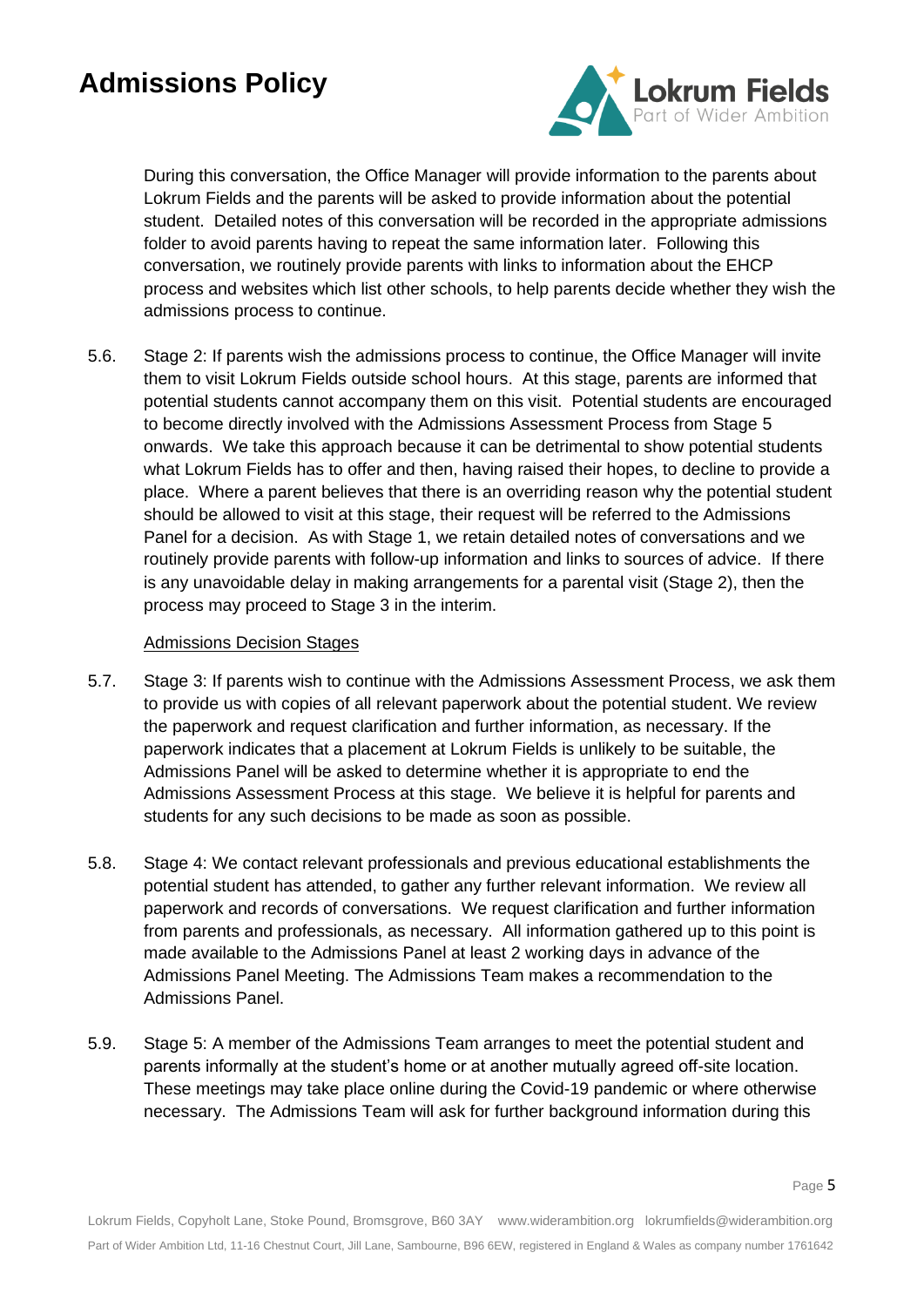

visit, for example the potential student's interests, strengths, challenges, and views along with any further information requested by the Admissions Panel.

- 5.10. Stage 6: All information gathered during the Admissions Assessment Process up to this point is made available to the Admissions Panel at least 2 working days in advance of the Admissions Panel Meeting. The Admissions Team makes a recommendation to the Admissions Panel. If it is agreed that there is a high probability that a place will be offered, the potential student is invited to visit Lokrum Fields with their parents outside school hours. If the student and parents wish to proceed, the student will then be invited to attend taster days.
- 5.11. Stage 7: Following successful taster days, provided that no significant new information has come to light, a letter will be sent to the parents offering a place at Lokrum Fields, subject to funding arrangements being in place. Where significant new information about the student comes to light after a taster day has been offered, the case will be referred back to the Admissions Panel for further consideration.
- 5.12. Where a potential student requires funding via an EHCP but does not yet have one, the admissions assessment process will be paused at Stage 3 until any reports resulting from the EHC needs assessment become available to Lokrum Fields.
- 5.13. The decision to terminate the Admissions Assessment Process can only be made by the Admissions Panel, the potential student, or the potential student's parents. At any point after stage 2 of the Admissions Assessment Process, the Admissions Team may make a recommendation to the Admissions Panel for the process to be terminated. This will occur at the earliest point at which the Admissions Team considers that Lokrum Fields would not be a suitable school for the young person to attend.
- 5.14. At any stage, the Admissions Assessment Process may be suspended while we await further information. If, after three months of suspension, we remain unable to gather sufficient information to justify proceeding to the next stage and there is no immediate likelihood of the situation changing, the Admissions Team will make a recommendation for the Admissions Assessment Process to be terminated. We will work with families to find solutions to any periods of suspension wherever possible.
- 5.15. Where all information is provided promptly in a complete and accurate form, and where families and the potential student are able to fully engage with the Admissions Assessment Process, we aim to make a decision within six weeks. Timescales will vary depending on factors including: the nature and quantity of referral information; the need to seek additional clarification and advice; the number of applications being processed; the availability of places; and the time of year.
- 5.16. We recognise that the circumstances and needs of young people can change and we welcome re-applications following any significant change.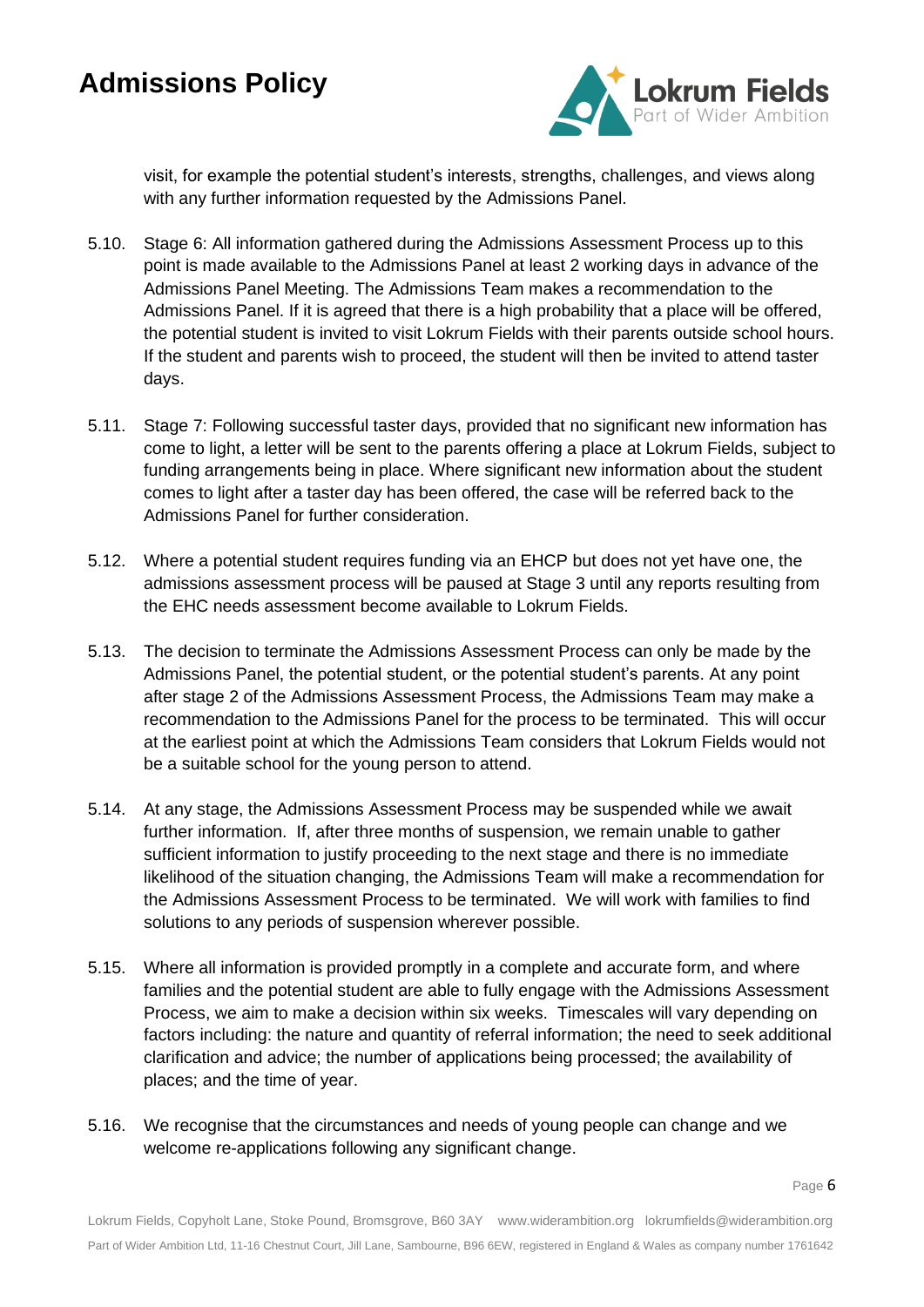

### **6. Involving the young person**

- 6.1. Lokrum Fields is committed to a person-centred approach. Any stage of the Admissions Assessment Process may be reasonably modified to accommodate specific needs of the potential student. For example, if the parental visit at Stage 2 is delayed or logistically difficult (perhaps due to Covid-19 or because parents wish to visit at the same time as the potential student), we will usually be able to move straight to Stages 3 to 5, so that a combined student and parental visit can occur instead at Stage 6.
- 6.2. Requests for modifications, not described in this policy, to the Admissions Assessment Process will be considered in the first instance by the Headteacher, who will involve the Admissions Panel in the consideration of any modifications which are significant, or which relate to the Admissions Panel.
- 6.3. We recognise that some potential students will want to be fully involved in the Admissions Assessment Process while others may prefer to have little direct involvement. We will work closely with families and be guided by the wishes of the potential student, as recorded during the Admissions Assessment Process. We encourage the direct involvement of potential students wherever feasible, from Stage 4 onwards, and we demonstrably value their input.

#### **7. Communicating with parents**

- 7.1. Regardless of whether the initial enquiry has originated from a parent or via a Local Authority, we communicate openly with parents, keep them fully informed and value their views throughout the Admissions Assessment Process. Parents will automatically be copied into any post or email communications and given details of any verbal conversations with Local Authorities about their child and the potential placement.
- 7.2. Any decision of the Admissions Panel will be communicated to parents at the earliest practical opportunity and no later than it is communicated to the Local Authority.
- 7.3. Parents are expected to provide us with complete and accurate information about the potential student and to respond to requests throughout the Admissions Assessment Process in a timely manner. Where information has been provided by a Local Authority, we will discuss it with parents and welcome any additional relevant information which they can provide.
- 7.4. Where the Admissions Panel decides not to offer a place at Lokrum Fields, parents will be invited to a meeting to explain the outcome and we will offer signposting for ongoing support.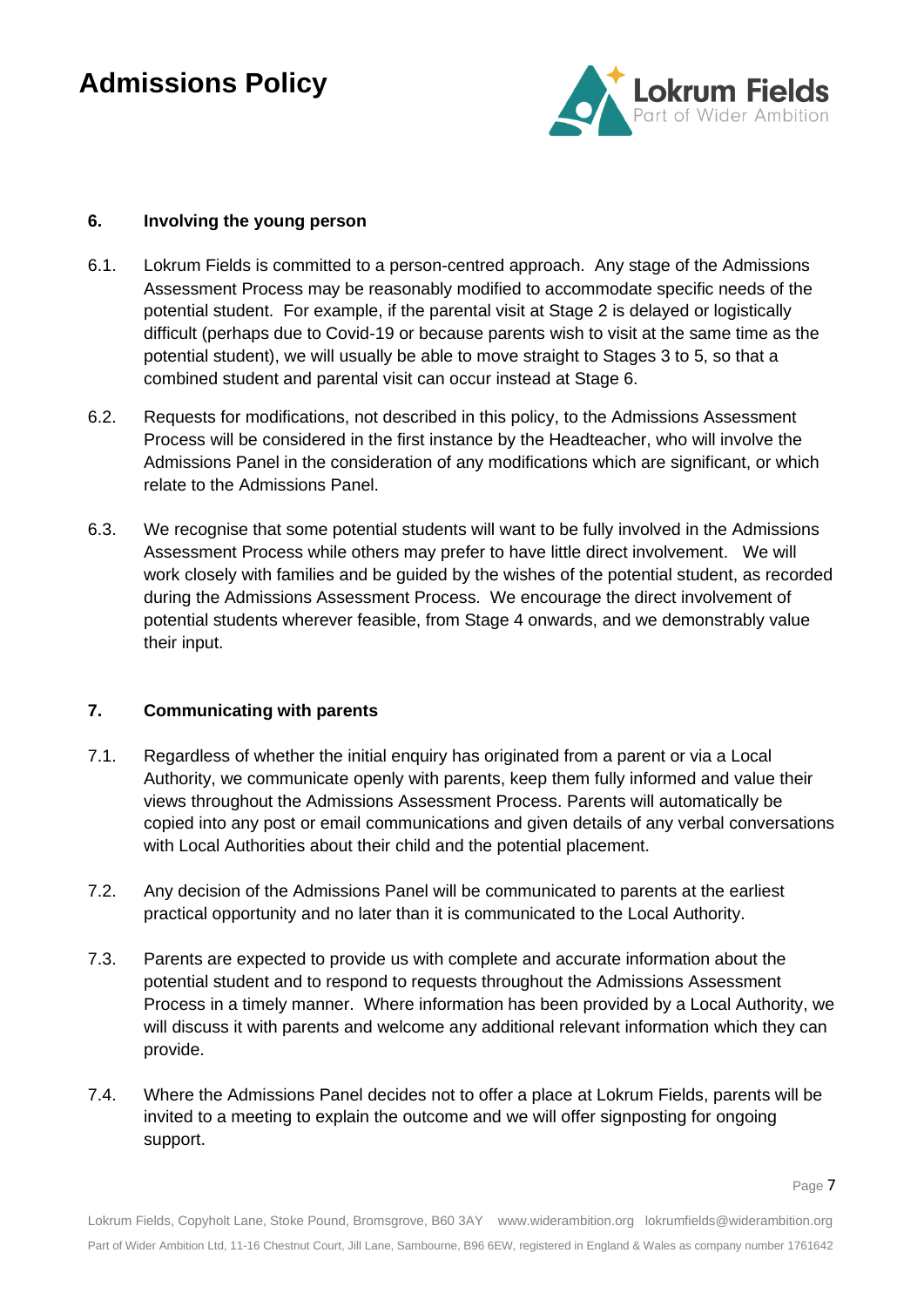

### **8. Liaising with Local Authorities**

- 8.1. We use a partnership approach with Local Authorities and encourage prompt and transparent decisions in the best interests of the potential student.
- 8.2. We expect Local Authorities to provide us with complete and accurate information about the potential student and to respond to requests throughout the Admissions Assessment Process in a timely manner.
- 8.3. There is no statutory requirement for Lokrum Fields to engage in any consultation at the request of a Local Authority. In accordance with Data Protection legislation, we will only engage in consultations with the consent of the parents and the potential student (where competent) or where we consider that it is in the overriding legitimate interest of the potential student to do so.

#### **9. Taster days**

- 9.1. Where there is a high probability that a place will be offered, the potential student will be invited to attend taster visits to experience a range of activities which occur on a normal day at Lokrum Fields.
- 9.2. Taster days will normally involve at least one visit to engage in activities relating to standard curriculum subjects (Monday to Thursday) and one visit to engage in wider activities, for example outdoor learning or cookery (on a Friday). We recognise that not all potential students will be able to complete a whole taster day. On occasions we may need to arrange visits of varying durations or find alternative ways of enabling them to engage with Lokrum Fields.
- 9.3. All taster days will be carefully planned in liaison with the potential student and their parents, with the aim of ensuring every potential student views their time at Lokrum Fields as a positive experience. Plans will include, for example: providing the parents and student with information about the structure of the day, which members of staff will be supporting them, and the activities, discussing any strategies or aids which would help the student, making arrangements for parents to stay on-site or nearby, and providing the student with photos or video clips to help familiarise them with Lokrum Fields and our staff. Plans will be individualised to meet the needs and preferences of the potential student.
- 9.4. A profile of the potential student will be created with the potential student and their parents and distributed to all staff and on-site professionals in advance of the taster day.
- 9.5. Wherever possible, members of our therapeutic team will be present during the taster days. Their role during taster days is not to conduct further assessments or commence any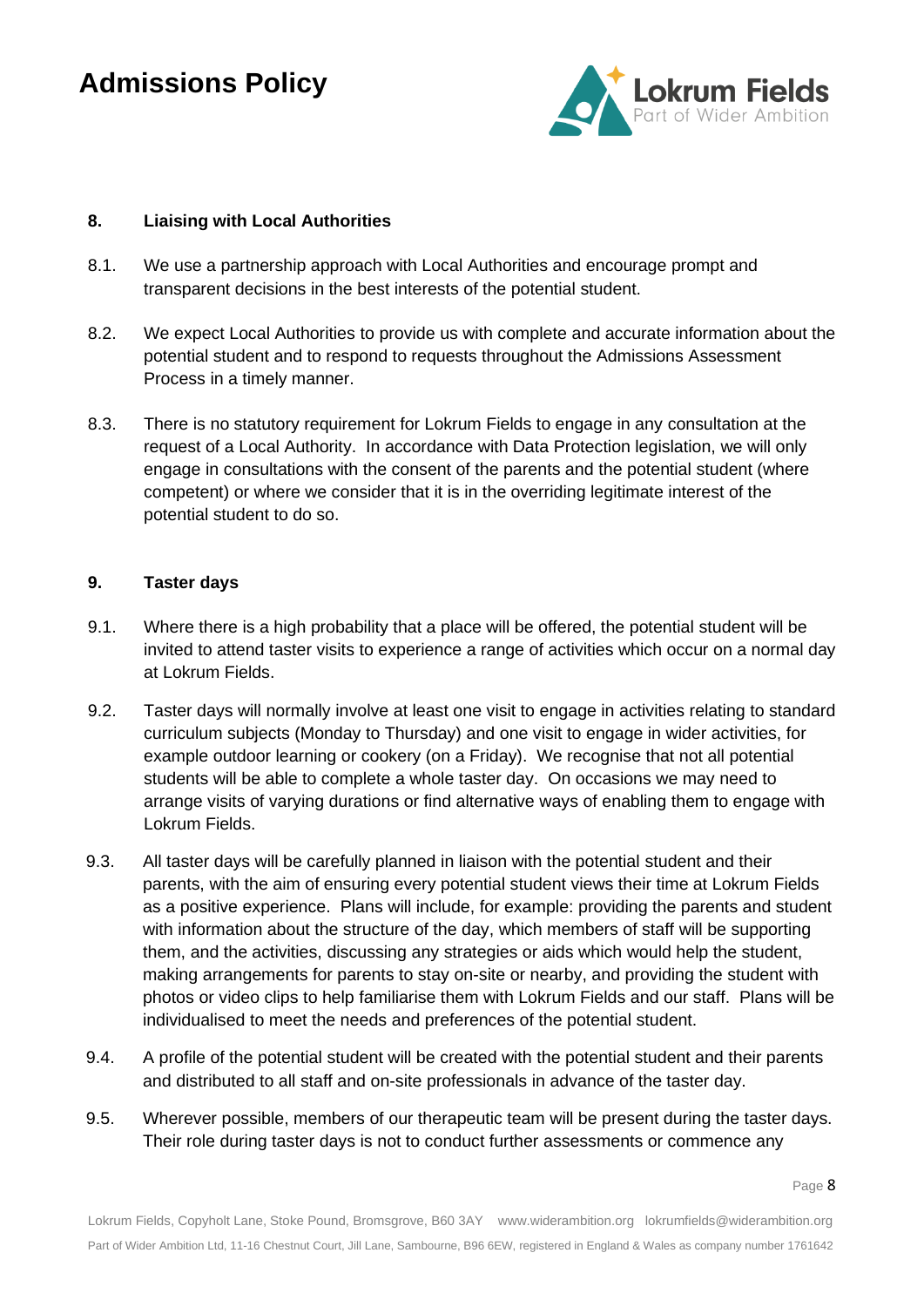

therapy; instead, their observations will help inform initial views about any adaptations which may be required at Lokrum Fields to meet the student's needs, how the provision in the EHCP or other clinical reports could be implemented, and how the student's needs appear to present in the context of Lokrum Fields.

- 9.6. If a potential student displays behaviour which is likely to cause distress to other students at Lokrum Fields whilst attending a taster day, the Admissions Team may recommend to the Admissions Panel that the Admissions Assessment Process be terminated. If the behaviour of the potential student is such that their presence on site is detrimental to other students, the Headteacher may terminate the taster day.
- 9.7. Notwithstanding the above, Lokrum Fields recognises that taster visits can be extremely challenging for potential students. The primary purpose of taster days is for all parties to have an opportunity to confirm the Admissions Panel's preliminary view that a place at Lokrum Fields may be suitable for the student. Any concerns which are referred to the Admissions Panel following a taster day will be considered in light of the relevant paperwork and feedback from all parties.
- 9.8. We will seek and record the views of the potential student, their parents, staff, and associated professionals following the taster day. These views will be used to inform our final decision and, in the event of a place being offered, to inform ongoing support.

### **10. Offering a place at Lokrum Fields**

- 10.1. We will only offer a place at Lokrum Fields if we have a reasonable expectation that a place will be available within 6 months, or at the point at which the potential student will be within the Lokrum Fields age range
- 10.2. If we consider that Lokrum Fields may be suitable for a potential student, but a place is not expected to be available within 6 months, the admissions assessment process will be paused after stage 4, until we have a reasonable expectation that a place will be available within 6 months, or at the point at which the potential student will be within the Lokrum Fields age range. If at the end of stage 4, the panel considers that Lokrum Fields would not be suitable for a potential student, the admissions assessment process will be ended.
- 10.3. Any offer of a place at Lokrum Fields is subject to funding being agreed by a Local Authority or being provided through alternative means.
- 10.4. Where Local Authority funding is arranged via the SEND Tribunal process, there is likely to be a delay between a place being offered and the Tribunal decision. The availability of places may change during this period. We will keep parents informed of any significant changes to the likelihood of a place being available.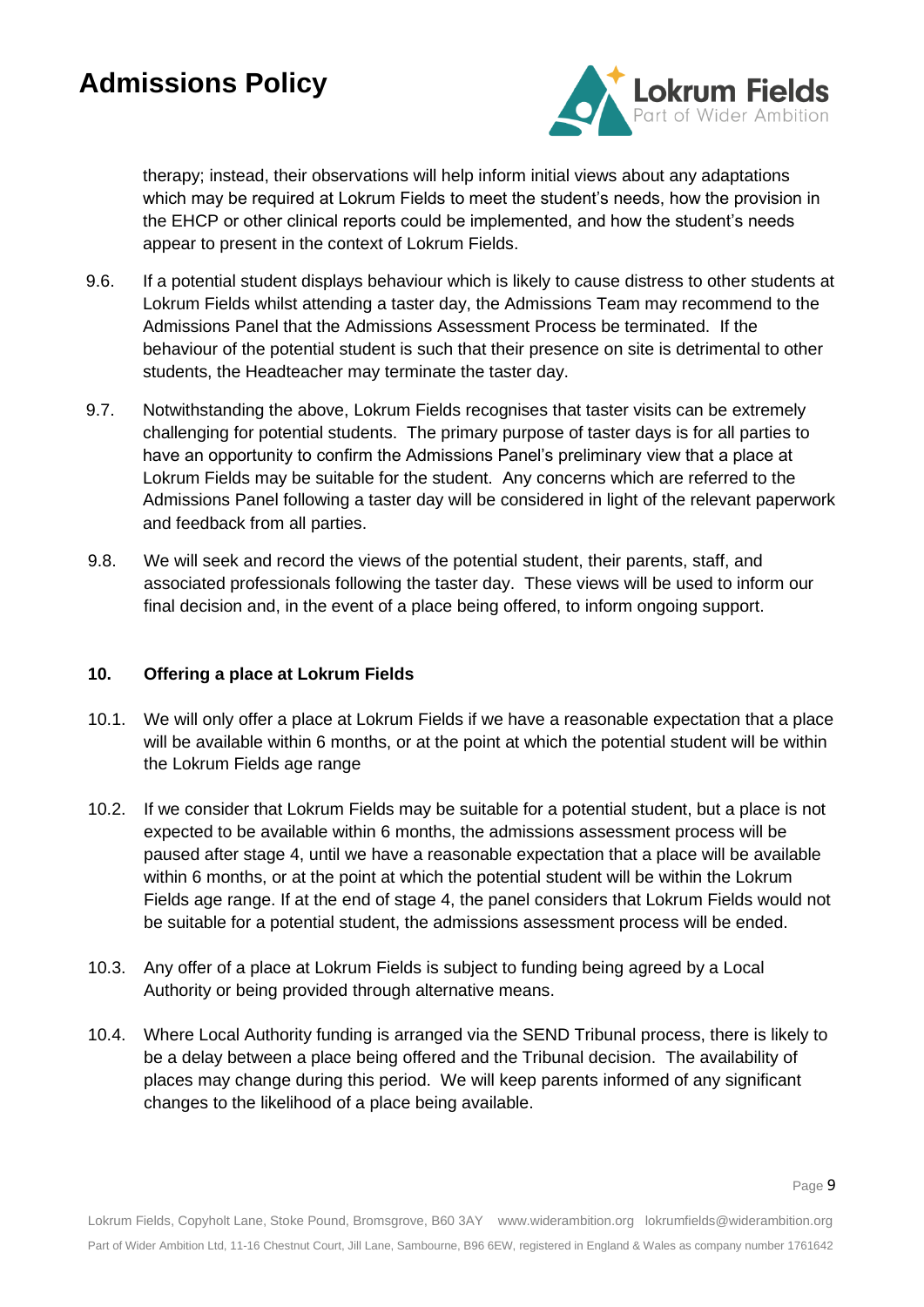

- 10.5. Where a place has been offered at Lokrum Fields and a parent or a competent potential student wishes to accept the offer, we will endeavour to attend or provide information for the SEND Tribunal process at their request. We cannot guarantee that any member of staff or contracted professional will be available to attend the SEND Tribunal.
- 10.6. We are committed to working closely with parents and prospective students to help them form an informed view about whether to pursue the possibility of a place at Lokrum Fields. Where families consider that an alternative setting would be more appropriate to their circumstances, it is our policy to respect their views.
- 10.7. Where families are in receipt of an offer of a place from such an alternative setting, or expect to receive an offer subject to formalities, we will not proceed with our Admissions Process, including Local Authority consultations.
- 10.8. Where Lokrum Fields has offered a place or otherwise confirmed that it can meet needs, if parents subsequently advise that they are in receipt of an offer from an alternative setting which they consider to be more appropriate, our offer will automatically become void. We will be willing to recommence the Admissions Process in these cases if circumstances change.
- 10.9. Where parents and/or the prospective student hold conflicting views about which setting is most appropriate for their circumstances, we always endeavour to act in the student's best interests. We will not ordinarily decline to consider a placement if at least one parent and, as appropriate, the young person, considers that Lokrum Fields may be suitable for their needs.
- 10.10.If information which could reasonably be considered relevant to the Admissions Assessment Process is subsequently found to have been withheld, we reserve the right to withdraw the offer of a place pending re-assessment.
- 10.11. Parents are expected to disclose any new relevant information which becomes available between a place being offered and the student starting to attend Lokrum Fields. We reserve the right to re-assess offers in light of new information.
- 10.12. It is our standard practice for places to be subject to a three-month trial period. We work closely with families throughout any trial period and on an ongoing basis. The purpose of the trial period is:
	- 10.12.1. To give all students the opportunity to settle in to Lokrum Fields and for their support needs to stabilise.
	- 10.12.2. To give therapists an opportunity to identify any needs which had not previously been documented and make recommendations as to how these should be met.
	- 10.12.3. To agree with the student and their family the need for any ongoing additional support, outside the Lokrum Fields standard offer.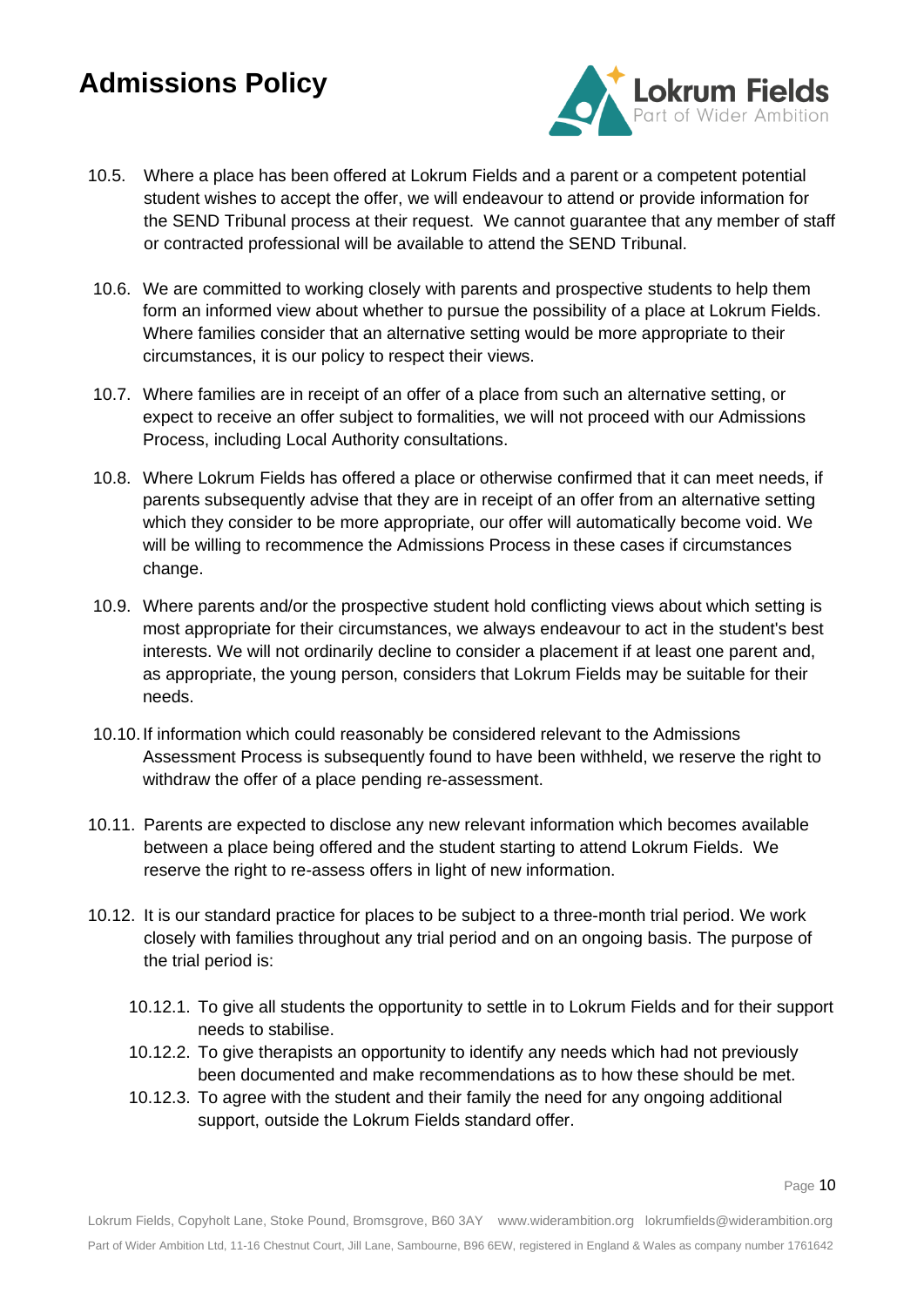

10.13. A placement will only be ended after the three-month trial period where the student is having a detrimental impact on other students, for example through their behaviour, or using significantly more than their share of academic or financial resource.

### **11. Availability of additional provision outside our core offer**

- 11.1. During the Admissions Assessment Process, we will identify any provision which a potential student requires which is not included in our standard offer.
- 11.2. We will carefully consider any requirements for additional provision, including whether the provision can be implemented and managed safely and effectively at Lokrum Fields and any potential impact on existing students. We will not always be able to meet requirements for additional provision.
- 11.3. Any agreed additional provision will be offered at an additional cost.

### **12. Prioritising applications**

- 12.1. As a general principle, applications are processed in the order in which they are received.
- 12.2. Where our staff have limited time available, an application which is at a later stage in the Admissions Assessment Process will be prioritised over an application which is at an earlier stage in the Admissions Assessment Process.
- 12.3. An application for a year group in which a place is available will be prioritised over an application for a year group in which there are no current places.
- 12.4. If there is no reasonable expectation that a place will become available in the potential student's year group before they cease to be of an eligible age for Lokrum Fields, we will decline the application.
- 12.5. We reserve the right to refuse to process applications where we have reasonable grounds to believe that the application has not been made in good faith.

### **13. Admissions for part-time or temporary places**

- 13.1. Lokrum Fields provides students with a broad and balanced curriculum which is normally delivered Monday to Friday during term-time.
- 13.2. Our students will ordinarily be registered to attend five days a week. We work closely with students who are in a transition period or whose needs sometimes make it difficult for them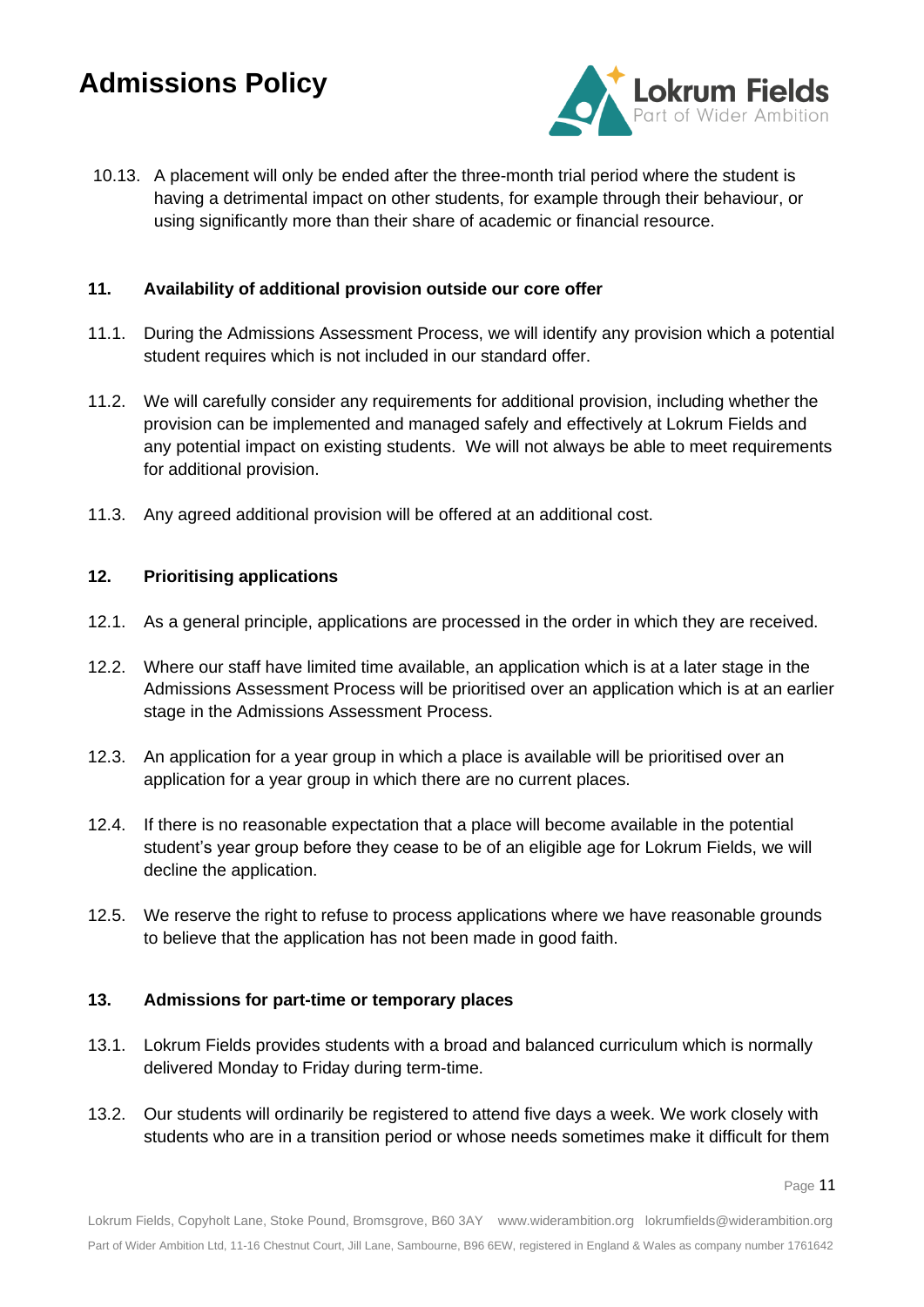

to attend, with the aim of overcoming any barriers to learning and increasing the number of days on which they are able to attend.

- 13.3. Depending on the year group and individual learning path, it is sometimes possible for students to access aspects of the curriculum remotely. There may therefore be occasions where a student is registered full-time at Lokrum Fields but is not expected to attend on-site every day. Any such decisions are made in co-production with students and parents, on a case-by-case basis and will remain under review.
- 13.4. We will consider applications for part-time places, but we ordinarily prioritise applications for full-time places. A part-time place will only be offered if we are satisfied that part-time attendance will not cause unreasonable disruption to other students or require an excessive allocation of our resources.
- 13.5. We will consider applications for short-term places but we ordinarily prioritise applications for ongoing places. A short-term place will only be offered if we are satisfied that it will not cause unreasonable disruption to other students or require an excessive allocation of our resources.
- 13.6. If the timing of applications is such that a short-term or part-time place can be offered without being disadvantageous to anyone who is on our waiting list for a full-time place, an offer of a short-term or part-time place may be prioritised.
- 13.7. Any applications for part-time or short-term places, or Alternative Provision, will follow the same stages as our standard Admissions Assessment Process.

### **14. Our waiting list**

- 14.1. We are committed to allocating places fairly. Decisions are documented and available to Governors to review. As a general principle, places are allocated in the order in which students join our waiting list and no particular cohort will be prioritised.
- 14.2. A student who has joined our waiting list more recently may be allocated a place before a student who has been waiting for longer, depending on factors including:

14.2.1. Which year group has a place available.

14.2.2. Compatibility with our resourcing and the needs of the existing cohort.

14.2.3. Availability of funding.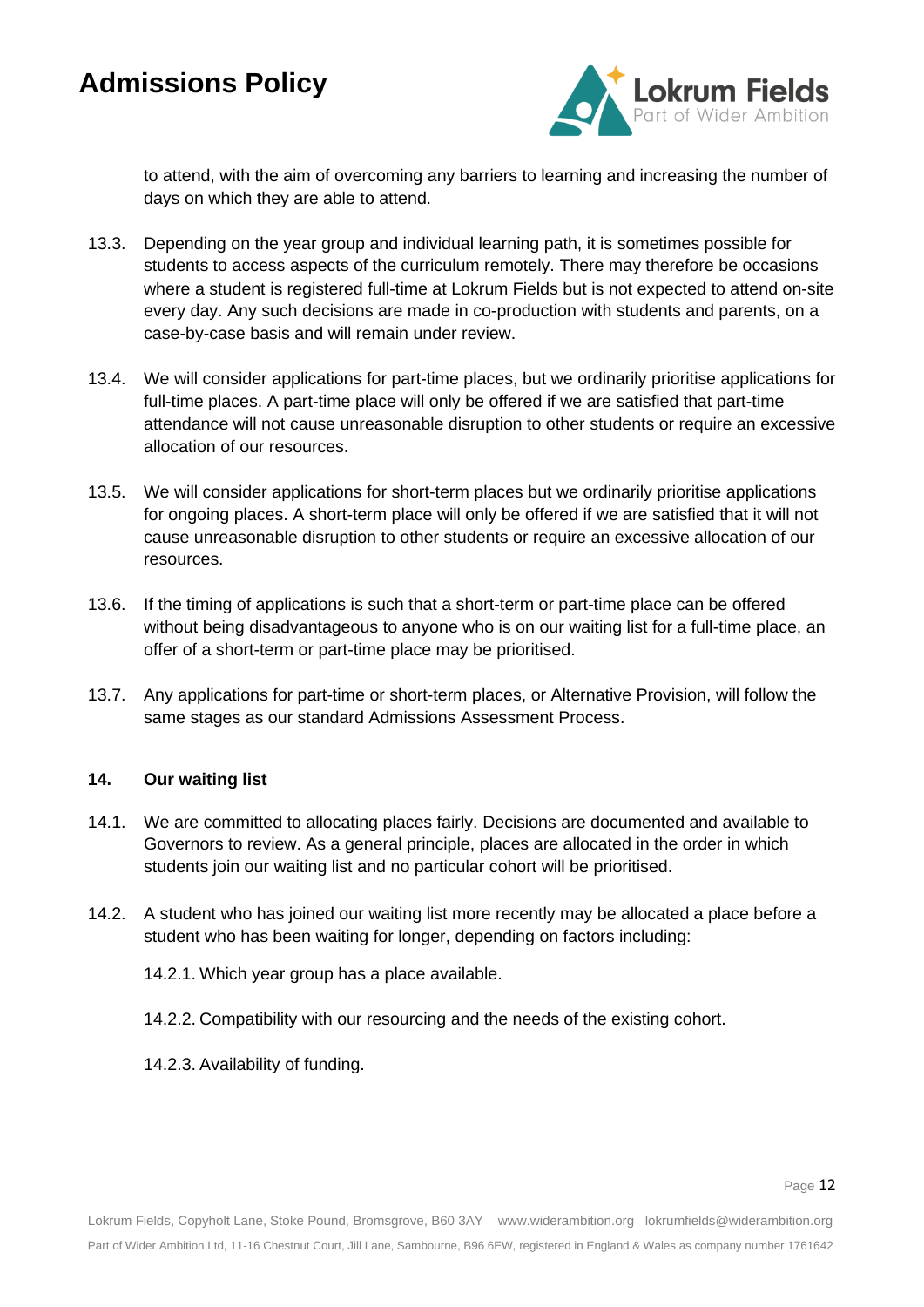

- 14.3. We reserve the right to vary the number of places offered in each year group. If a student leaves from one year group, this does not necessarily mean that a place will be offered to another student in the same year group.
- 14.4. Our waiting list is managed in good faith. A student will not be kept on our waiting list if there is no realistic prospect of them being admitted. Lokrum Fields recognises that the availability of funding will have an impact on the allocation of places, and that this is beyond parental control. Where there are multiple families in the appeal process for the same place, Lokrum Fields will be transparent about this.
- 14.5. We expect parents and, as applicable, Local Authorities to respond promptly in the event of a place becoming available and to notify us promptly if a student no longer needs to be on our waiting list. If an offer of a place is not accepted within the timescales stated in the offer letter, the place may be offered to another student.

### **15. Transition**

- 15.1. The aims of the transition process are:
	- 15.1.1. The student starts their placement feeling listened to, safe and confident that their needs will be met.
	- 15.1.2. The student feels confident that we will strive to: ensure their engagement and developing attendance feels manageable to them; avoid situations arising where they feel overwhelmed, trapped or under pressure; resolve any emerging issues swiftly; support and enable them to make progress at their own pace.
	- 15.1.3. The student will become familiar with the layout of the building, the daily routine, and the staff and therapists at Lokrum Fields.
	- 15.1.4. The student will become able to travel to and from Lokrum Fields each day, manage transitions at the beginning and end of the school day, engage in activities at Lokrum Fields, and follow the daily routine.
	- 15.1.5. The student will have an established method of communicating their needs, feelings and wishes to Lokrum Fields staff, either directly or through their chosen advocate.
	- 15.1.6. The staff and therapeutic team will develop a fuller understanding of the student's needs in the context of Lokrum Fields and how they can be most effectively supported.
- 15.2. Transition planning will be carried out in co-production with students and their parents. Following the offer of a place at Lokrum Fields and the allocation of funding, a member of the Admissions Team will contact the student's parents to arrange a meeting to plan the transition process. This will include: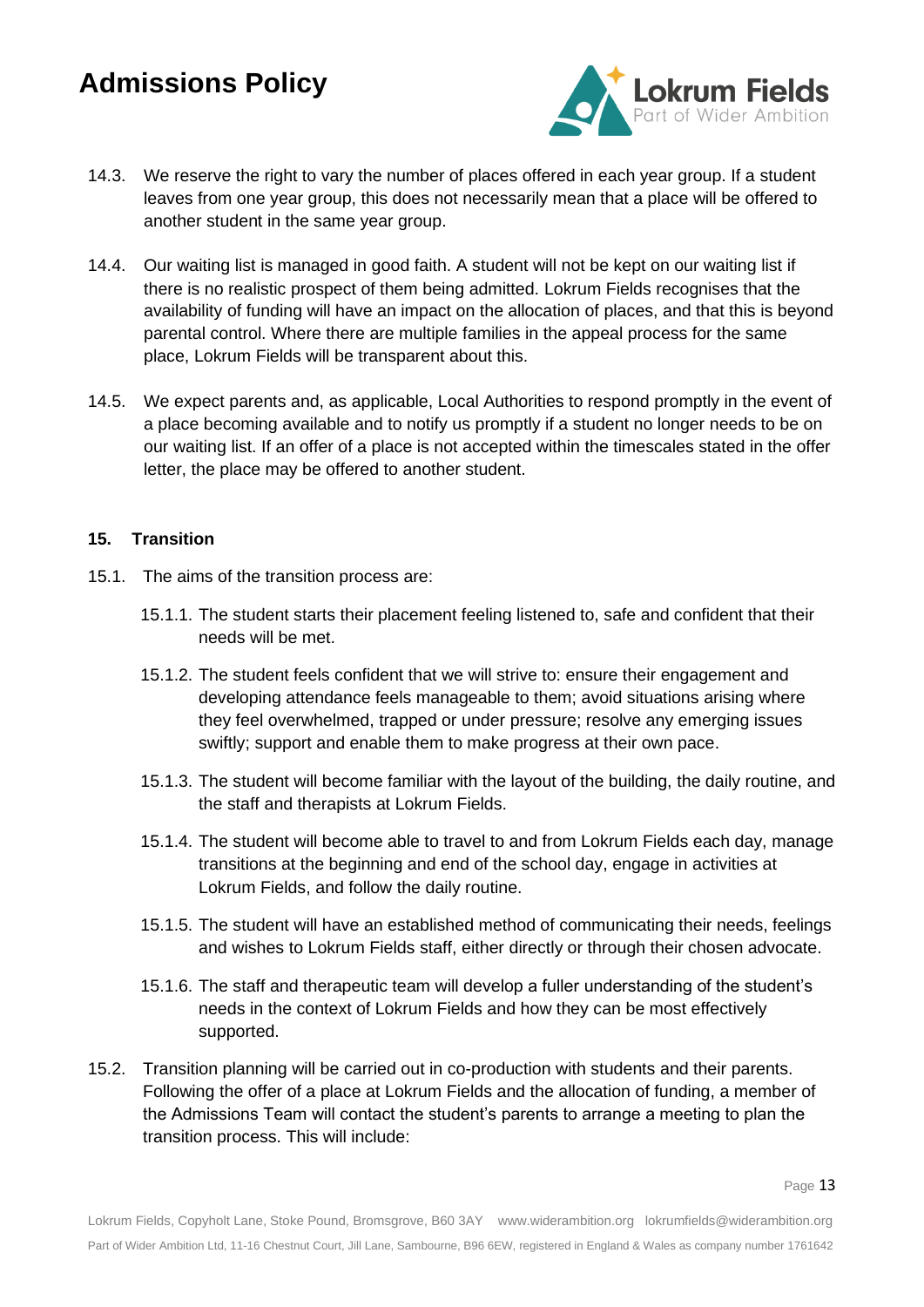

- 15.2.1. Developing an initial Ambition Pathway for the student.
- 15.2.2. Compiling a preliminary student profile.
- 15.2.3. Identifying any strategies or aids which may make the transition process easier for the student.
- 15.2.4. Identifying any information which the student would find beneficial to have before their first day at Lokrum Fields and agreeing how best to present this for them.
- 15.3. The initial transition plans are typically based on a six-week period. We recognise that some students may feel settled at Lokrum Fields more quickly than this and others may need extended transition support.
- 15.4. Transition plans will be flexible to the changing needs of the student and reviewed at least weekly with students, parents, and staff.
- 15.5. Documents created at the transition planning meeting will be continuously reviewed throughout the transition process, through communication with the student and their parents.

### **16. Data protection**

- 16.1. Personal information arising during the Admissions Assessment Process will be handled in accordance with our Data Protection Policy, extended as follows.
- 16.2. Consultation documents received from a Local Authority will often contain sensitive personal information about the potential student and other members of the family. We will only process this information in the following circumstances:
	- 16.2.1. For the purpose of finding contact details for the parents in order to obtain consent for processing.
	- 16.2.2. On receipt of consent from the parents and, where the potential student is competent, consent from the potential student.
	- 16.2.3. In the absence of consent, for the purpose of determining whether it is in the legitimate interest of the potential student for processing to continue.
	- 16.2.4. Following a documented decision by the Admissions Team that processing is in the legitimate interest of the potential student.
- 16.3. If we do not consider that we have a lawful basis for processing consultation documents which have been received from a Local Authority, we will notify the Local Authority and the parents and we will then destroy any associated personal information.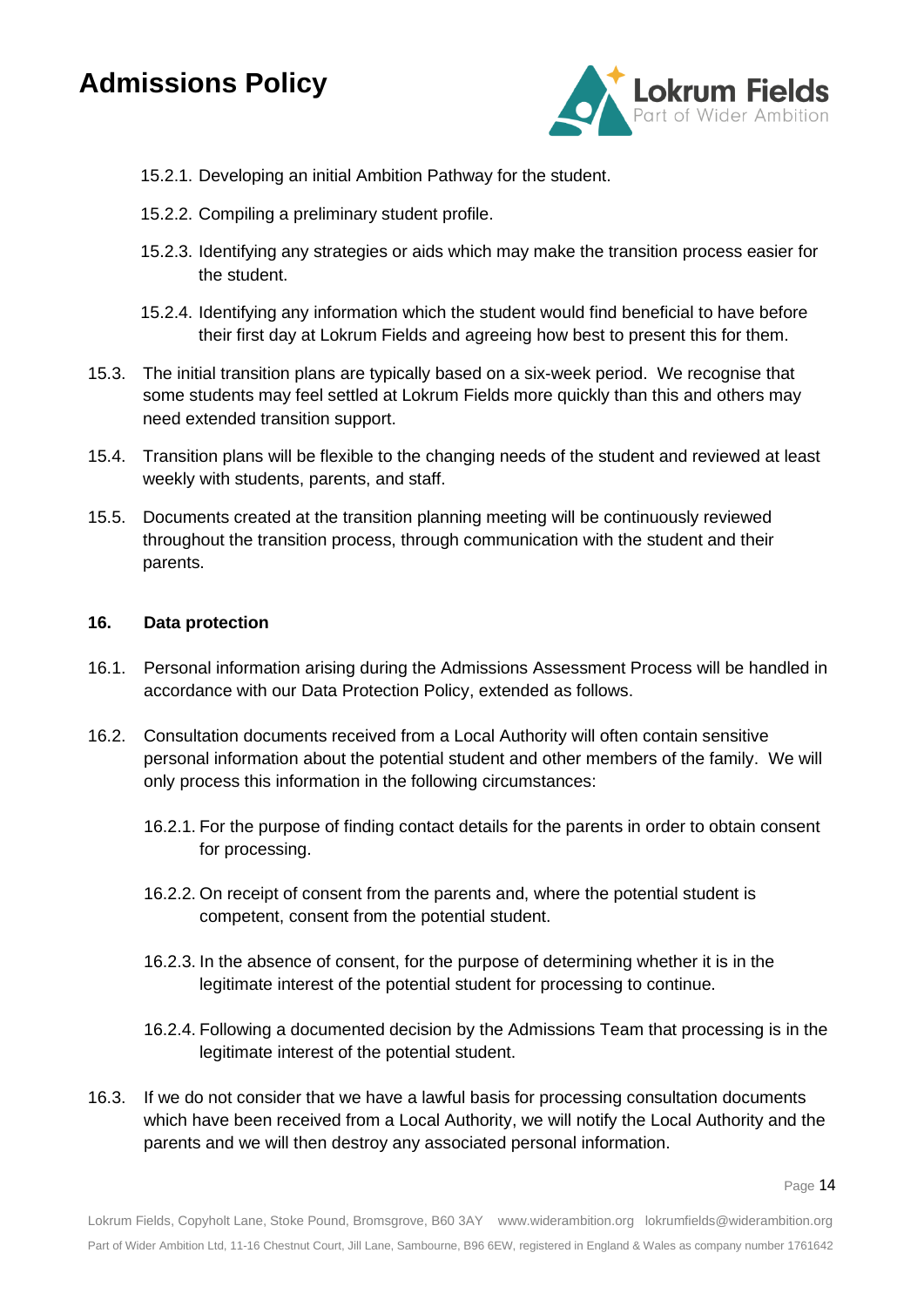

- 16.4. Personal information received for the Admissions Assessment Process will be used only as follows:
	- 16.4.1. With consent or, in the absence of consent, in the legitimate interest of the potential student or their parents, for the purpose of determining whether the potential student is eligible for a place at Lokrum Fields.
	- 16.4.2. With consent or, in the absence of consent, in the legitimate interest of the potential student or their parents, for the purpose of reviewing or updating a decision as to whether the potential student is eligible for a place at Lokrum Fields.
	- 16.4.3. With consent or, in the absence of consent, in the legitimate interest of the potential student or their parents, for the purpose of remaining in touch while the potential student is on our waiting list or for offering ongoing signposting and support to the family following a decision not to offer a place.
	- 16.4.4. For safeguarding purposes in the legitimate interest of the potential student or any other individual or to satisfy legal obligations.
	- 16.4.5. For the purpose of meeting legal obligations or the requirements of Ofsted or any similar regulatory authority.
	- 16.4.6. For statistical and review purposes, including to ensure accountability and compliance with our policies, in the legitimate interest of Lokrum Fields.
- 16.5. Where a competent potential student has conflicting interests with one or more of their parents, we will take a considered approach in compliance with the General Data Protection Regulations (GDPR). Personal information may be processed and shared against the wishes of an individual in circumstances where doing so is in the overriding legitimate interests of another. Safeguarding will always be prioritised.
- 16.6. We may share any personal information arising during the Admissions Assessment Process with any person with parental responsibility. If the potential student (where competent) or either parent objects to personal information being shared, we will aim to identify any overriding legitimate interest and act accordingly.
- 16.7. We may share any personal information arising during the Admissions Assessment Process with the relevant Local Authority and clinical professionals acting on the instruction of the Local Authority. However, if the potential student (where competent) or either parent asks for any specific information to be kept confidential, we will honour this request unless required to share the information by law or unless we assess that sharing the information would be in the overriding legitimate interests of any individual.